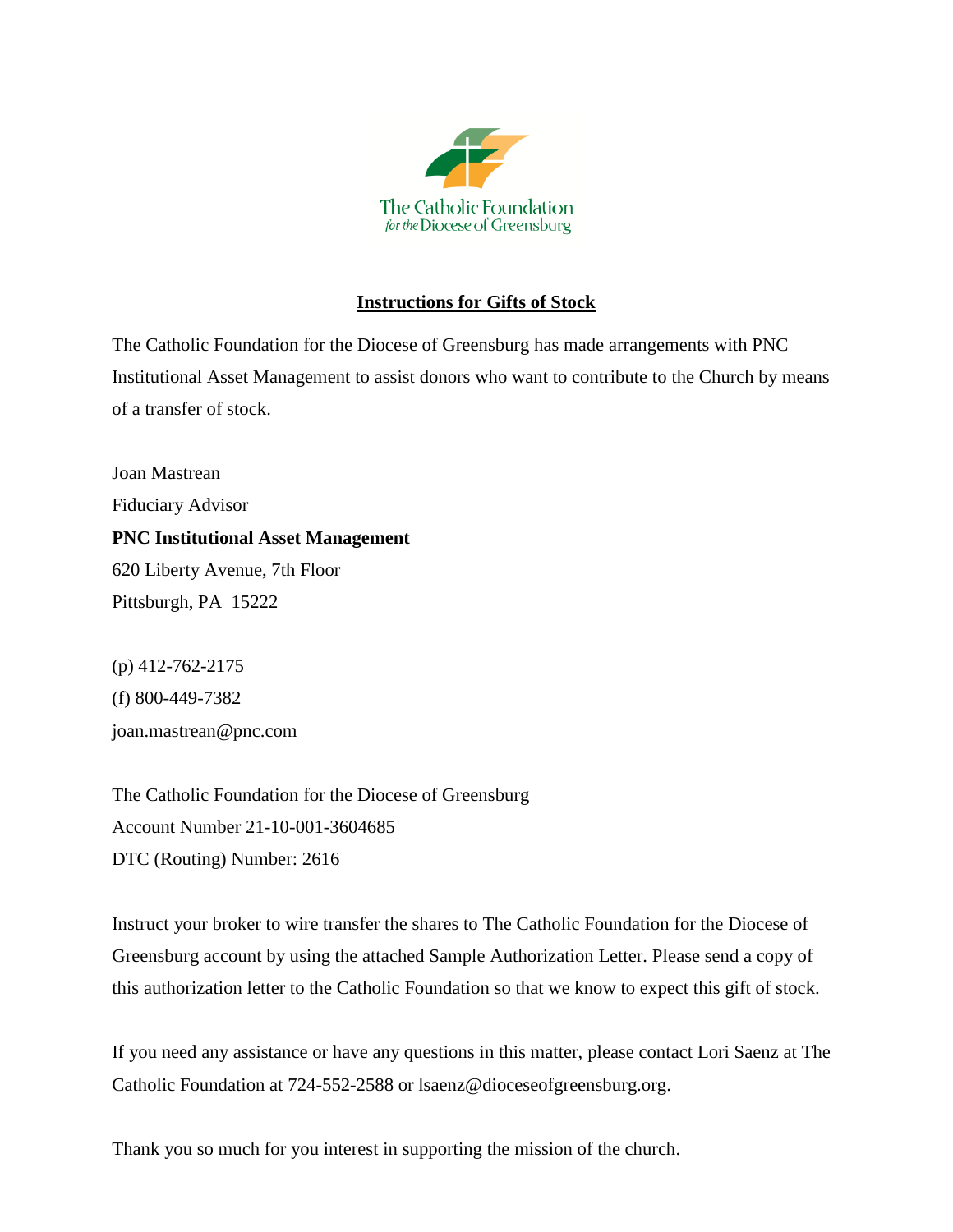#### **Gifts of Stock: Getting Started**

A stock portfolio is often among the most valuable assets you own—and one that can carry substantial capital gain, or appreciation in value. With careful planning, you can reduce or even eliminate federal capital gains tax while supporting our work. Read on to see why donating stock can offer even more tax benefits than writing a check.

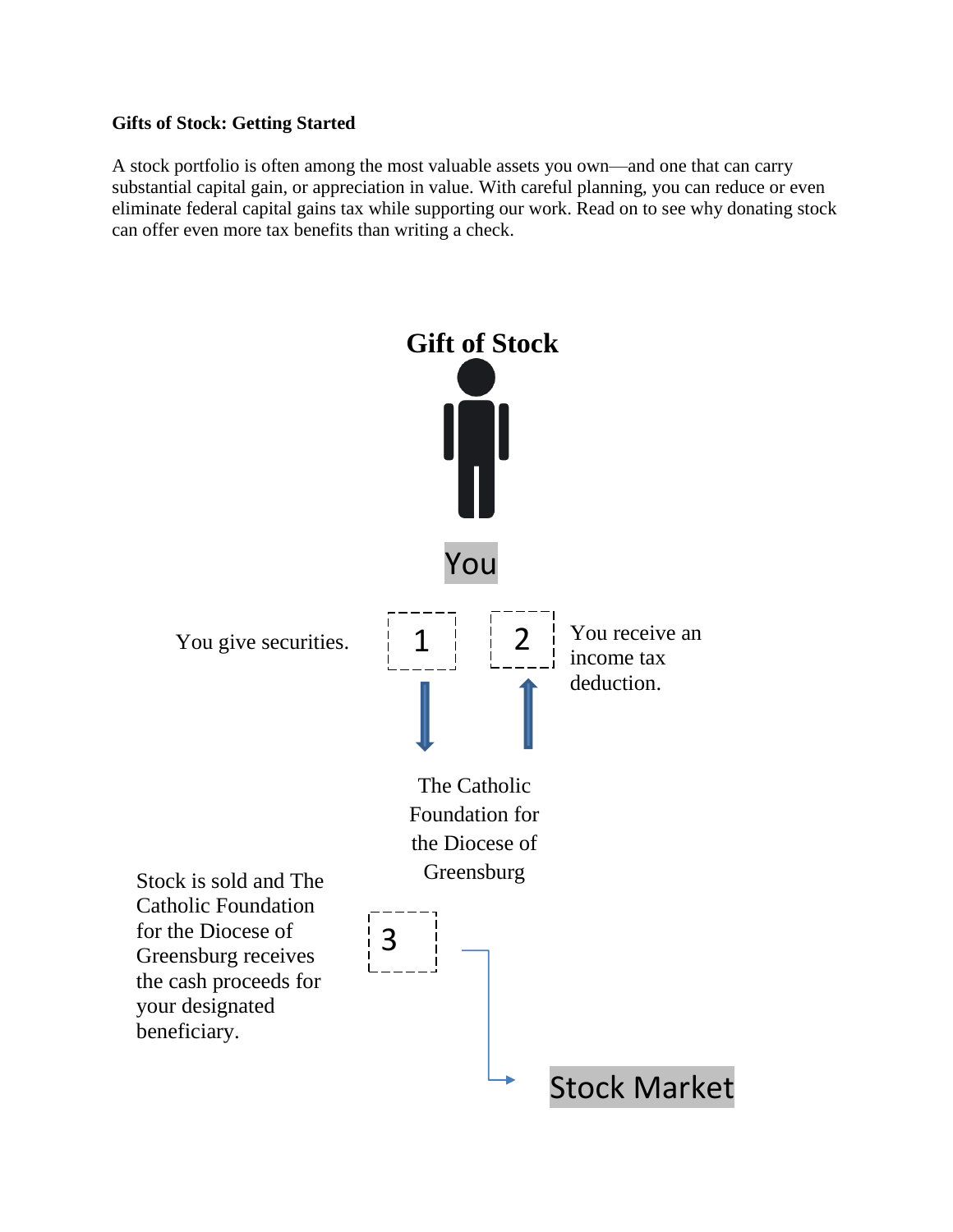### **How It Works**

As stock prices increase, so do the taxes you owe on the long-term capital gain, which are charged at a maximum rate of 20 percent (0 percent if your income falls below the 25 percent tax bracket and 15 percent if your income falls below the 39.6 percent bracket). But when you donate publicly traded stock you've owned for more than one year to a qualified charitable organization such as The Catholic Foundation for the Diocese of Greensburg for the benefit of your parish, a Catholic school, Catholic Charities or the Diocese of Greensburg, you enjoy two major tax benefits:

- You will be exempt from paying capital gains taxes on any increase in value—taxes you would pay if you had otherwise sold the stock.
- You are entitled to a federal income tax deduction based on the current fair market value of the stock, regardless of their original cost.

The income tax deduction for long-term capital gain property is limited to 30 percent of your adjusted gross income in the year you make the gift, but your excess deduction is deductible for up to five additional years.

#### **Example**

**Cash Gift vs. Stock Gift** 

Lucy wants to make a charitable gift of \$10,000. She can make her gift with either cash or stock. She has a marginal federal income tax rate of 28 percent and is not subject to state or local income taxes. The stock's value is \$10,000, with a cost basis of \$4,000.

| Type of gift                                                                    | Cash     | <b>Stock</b> |
|---------------------------------------------------------------------------------|----------|--------------|
| Value of gift                                                                   | \$10,000 | \$10,000     |
| Cost basis                                                                      | N/A      | \$4,000      |
| Long-term capital gain if sold                                                  | N/A      | \$6,000      |
| Long-term capital gains tax eliminated $(\$6,000 \times$<br>$15\%$ rate)        | N/A      | \$900        |
| Income tax savings $(\$10,000 \times 28\%$ rate)                                | \$2,800  | \$2,800      |
| <b>Total tax savings (capital gains tax eliminated +</b><br>income tax savings) | \$2,800  | \$3,700      |
| Net cost of gift (value of gift - total tax savings)                            | \$7,200  | \$6,300      |

# In this example, using the stock instead of writing a check saves an additional \$900. A higher federal tax bracket and any state or local income taxes would further improve Lucy's results.

The information on this website is not intended as legal or tax advice. For legal or tax advice, please consult an attorney. Figures cited in examples are for hypothetical purposes only and are subject to change. References to estate and income taxes apply to federal taxes only. State income/estate taxes or state law may impact your results.